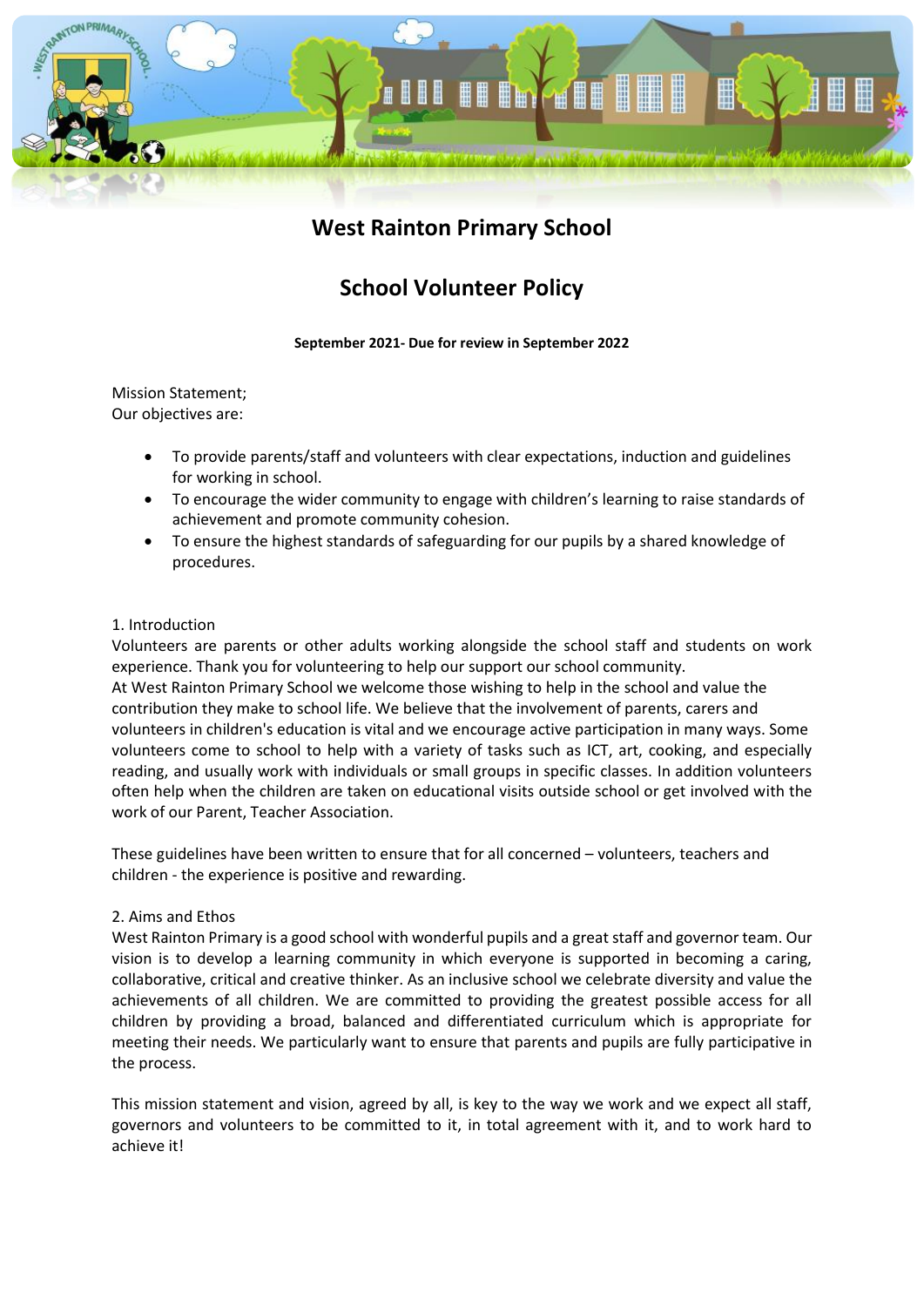## 3. Safeguarding

As part of our commitment to safeguarding volunteers who are not already known to the school will be asked to attend an informal interview to ensure that the aims and intentions of the school and the volunteer are compatible. The Headteacher has the authority not to accept the help of volunteers if he or she believes that it is not in the best interest of the children. We carry out a Disclosure and Barring Service (DBS) check for all volunteers who have regular contact with children. All schools need to hold a register of the checks undertaken. In order for you to work in school as a volunteer, you will need to complete a DBS online check. We will help you get the process started. Please be assured that all information will be treated in the strictest confidence and that these checks are done only in the best interests and safety of the children. Mrs McGowan will help you with this process.

Those who help out at specific events e.g. school fair, relatives in school days etc who do not have unsupervised access to children do not need a DBS but must not have unsupervised access to children.

**The school will provide all volunteers with section 1 of Keeping Children Safe in Education 2021 and will explain their role in safeguarding within the school during induction. It is important that volunteers understand that school has a duty to log, investigate and address any concerns about adults including those deemed to be of 'low-level'. Please see Appendix 6 of this policy for an explanation of low-level concerns.** 

## 4. Becoming a Volunteer in School

All volunteers will be asked to attend an induction meeting which will cover the following topics:

- Confidentiality
- Safeguarding including the Prevent Duty
- e-safety and use of mobile technologies
- Child Protection
- Health & Safety
- Fire

## 5. Deployment of Volunteers

Volunteers will be asked to support in classes/areas of the school where there is the most need for support. Parent volunteers should be aware that they will not always be able to work in their child's class as for some children this can be distracting for the child and perhaps can place the class teacher in a difficult situation. If this is the case, we may ask you to help in a different class or area of the school. This is entirely at the Headteacher's discretion. It is helpful if you can explain to your child that you will be coming into school to help all of the children and that he/she will not always be able to work with you. We may from time to time ask you to support another class during a visit if extra adults are required for a specific activity (e.g. supporting practical science work).

#### 6. Volunteer Roles in School

Many of the activities that we ask you to help with are the sorts of things that parents do with their own children at home. We might ask you to become involved in a variety of activities such as:

- Sharing books (see appendix 2);
- Working on the computer;
- Playing games;
- Making things;
- Cooking;
- Gardening;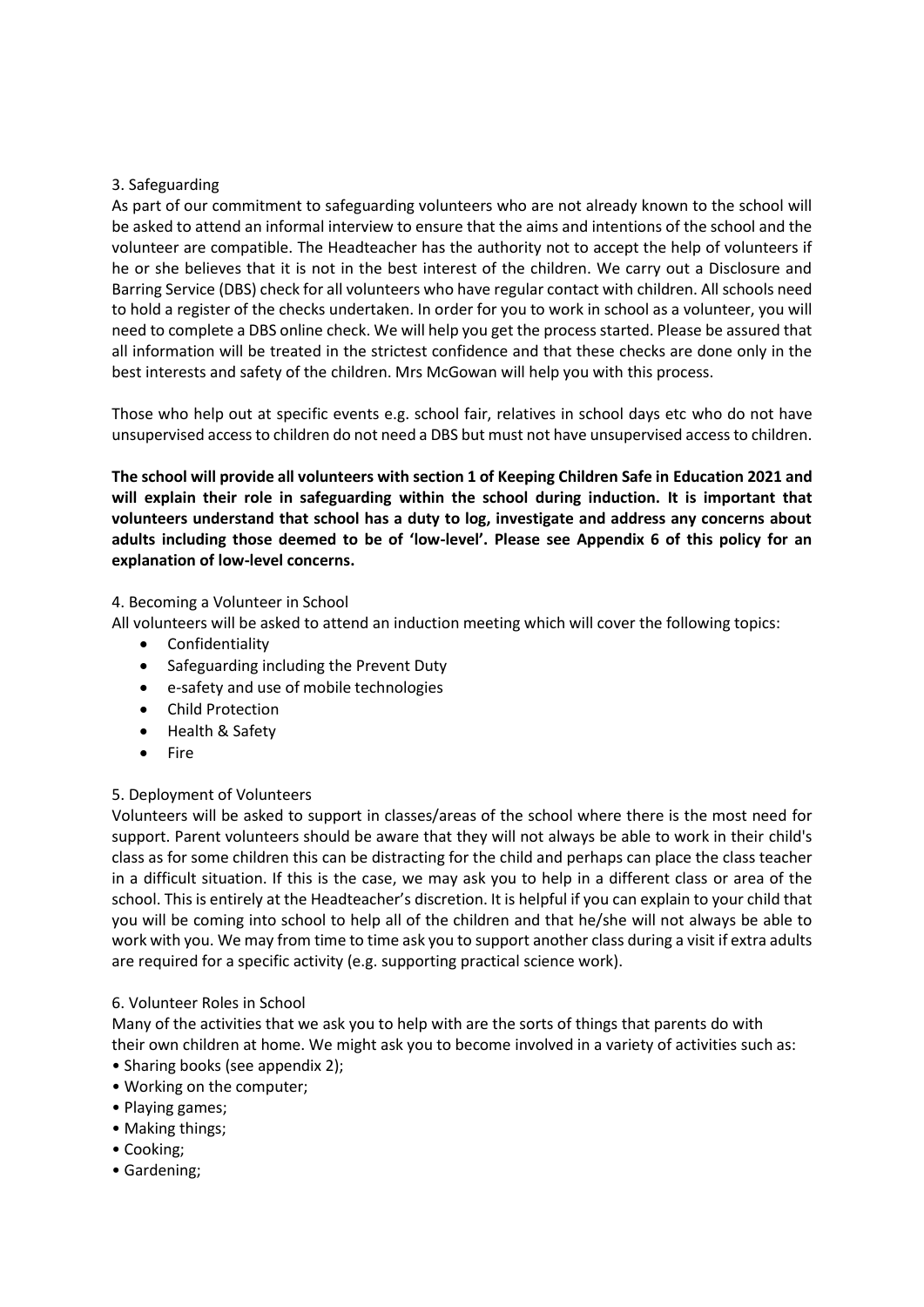- Sewing;
- Topic related studies;
- Coming with us on visits (see appendix 3);

The teacher will give you:

- Clear guidelines about the activity;
- All the materials you need.

### 7. Procedures and Protocols

#### Health and Safety/Safeguarding

When a volunteer arrives in the school they must sign in on the digital screen at the school office. This will records your arrival time and your purpose in school. Volunteers must also sign out and state the time when they are leaving the school premises. Signing in and out is important in the event of an emergency so that staff and emergency services know who needs to be accounted for. A visitor badge must be worn at all times in school. This badge contains key safety information (covered in your induction) that must be read and agreed to on entry into school.

The Headteacher has the authority withdraw the help of volunteers if he or she believes that it is not in the best interest of the children.

## 8. Confidentiality

Governance is considered a high priority in the school and the head teacher expects all staff, parent volunteers and other adults working in the school treat all information they receive in the strictest confidence. While in school you are likely to become aware of issues relating to individual children. You may see children struggling with work, be upset or misbehaving or hear/see other information concerning a child while you are with us in school. It is vital that you do not share anything about specific children with friends or family or a child's parent if you know them. The teachers here have the responsibility of informing parents of any concerns about a child. Volunteers working in classrooms do so on the understanding that they support the teaching staff and will not pass opinion on such matters as discipline or teaching styles outside the school. If you ever have any concerns about a child, please speak to the class teacher as soon as possible after the disclosure in an appropriate setting so that others cannot overhear.

Volunteers are asked to sign a 'Volunteer in School Protocol' (see appendix 4) a copy of which will be kept in school.

Safeguarding concerns including those regarding the Prevent Duty (see appendix 5) about a child must be shared immediately with one of the designated officers for child protection as soon as possible after the disclosure.

The designated officer for child protection is: Mrs Alison McDonough, Headteacher In her absence please report to: Mrs Susan Firth, Deputy Headteacher or Mrs Julia Struthers, EYFS lead.

9. Guidelines for Supporting Children in School

• It is vital to encourage the children to talk about what they are doing in order to support them in using the correct vocabulary.

• There is no rush. We give the children plenty of time to complete a task and they will often need to return to it over several occasions.

• Always encourage the children to do things for themselves. It is important that they are independent and although some children may need help and supervision, the end result should always be their own work. Please don't be tempted to do the work for them! The learning that goes on while the children are doing an activity is often much more important than the end product!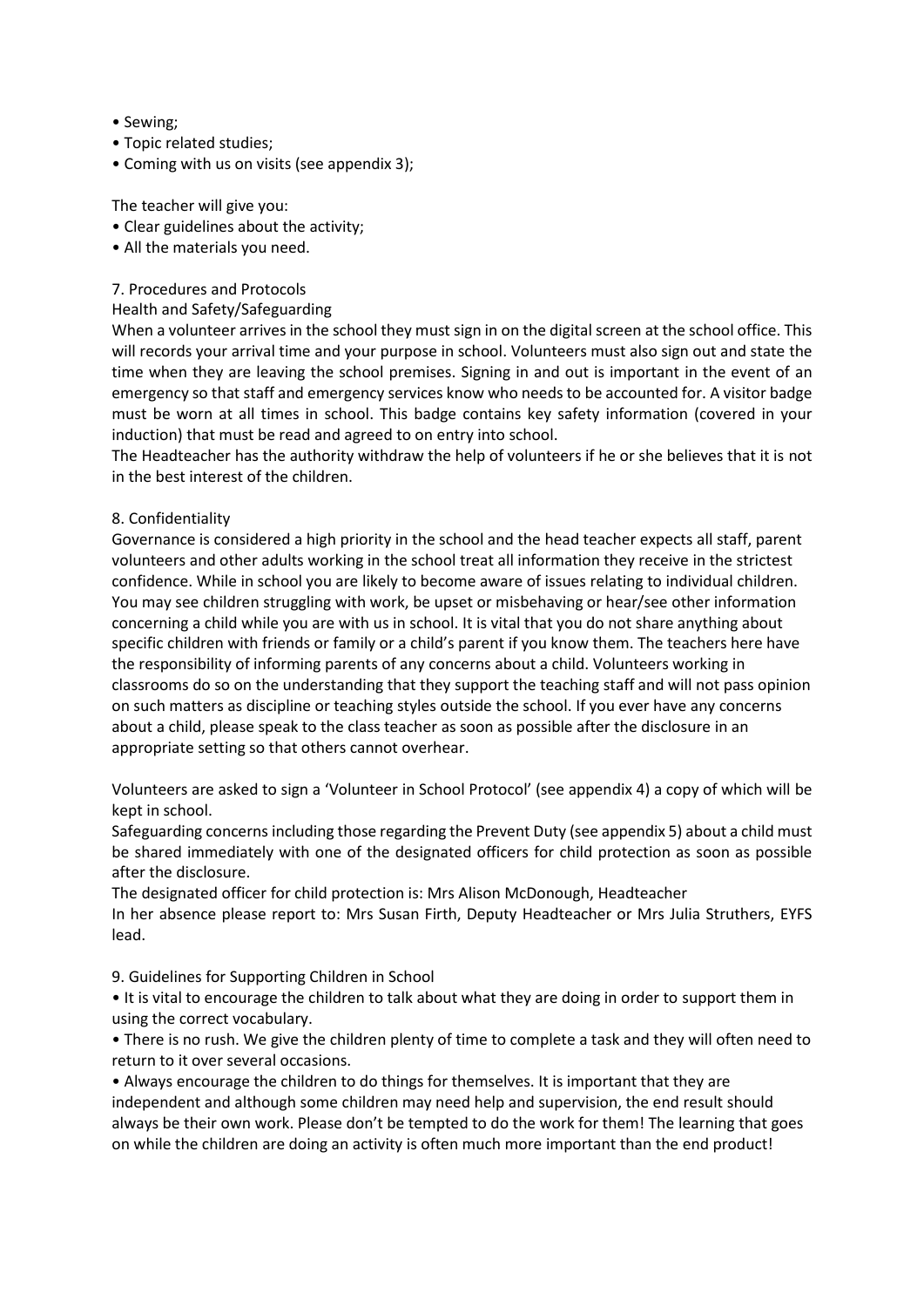• When playing games with the children, try and encourage the idea of taking turns, sharing and being a good loser.

- It is important that all children in school are given equal time and attention.
- Please do not lift, carry or move a child in any way.

#### 10. Housekeeping

• Mobile phones

Mobile phones must be switched off whilst helping in school. Ideally place the phone in a secure area such as the school office. If you require your phone for an exceptional reason, please ask the headteacher's prior permission and you will be shown a suitable venue to make/receive calls.

#### • Tea / Coffee arrangements

If you are in school over the break period, there are tea and coffee making facilities for visitors in the staffroom which you are welcome to use. If you are a regular visitor then please ask our office manager, Mrs McGowan about contributing to tea and coffee funds.

#### • Photocopier

The photocopier is located in the school computing suite. You may be asked to use this machine to support the class teacher in preparing resources. Please ask in the school office if you are unsure of how to use it.

#### • First Aid

Please do not administer First Aid to children whilst you are volunteering in school. A number of staff hold certificates for paediatric first aid and first aid at work. Please talk to the class teacher or teacher on yard duty if you are approached by a child with an ailment or injury.

#### • Fire alarm

If the fire alarm sounds, please make your way safely to the nearest exit, guiding the child you are working with if away from the main class area (e.g. hearing readers in the library).

• Attendance

If you find that you are not going to be able to come into school on a particular day, it is really helpful to know in advance, even if that's only a phone message on the morning in question.

#### 11. References

Occasionally, volunteers ask the school to provide a written reference when they are seeking employment. We stipulate a minimum qualifying period of three months attendance of regular volunteering (e.g. once a week) before we feel able to provide a work-based reference. We believe that this is fair to both prospective employers and candidates.

#### 12. Thank you!

In case we forget to say so, please be assured that we really do appreciate your help (we may sometimes forget to say so because we are busy, but we do!!)

If you have any worries or queries, or any good ideas on how we can improve something, please let us know - we are always willing to listen.

COVID ADDENDUM-During the time of the covid pandemic we are doing all we can to minimise the risk to health and education of our staff, pupils and families. We are restricting visitors to only those whom are absolutely necessary to come in for the progress, development or wellbeing of our pupils. Alongside this policy, these visitors must also adhere to our track and trace procedures and wear appropriate PPE when inside our building. Exemptions may occur in exceptional circumstance such as a speech therapist needing to work with a child but this will be discussed with the Headteacher prior to work commencing.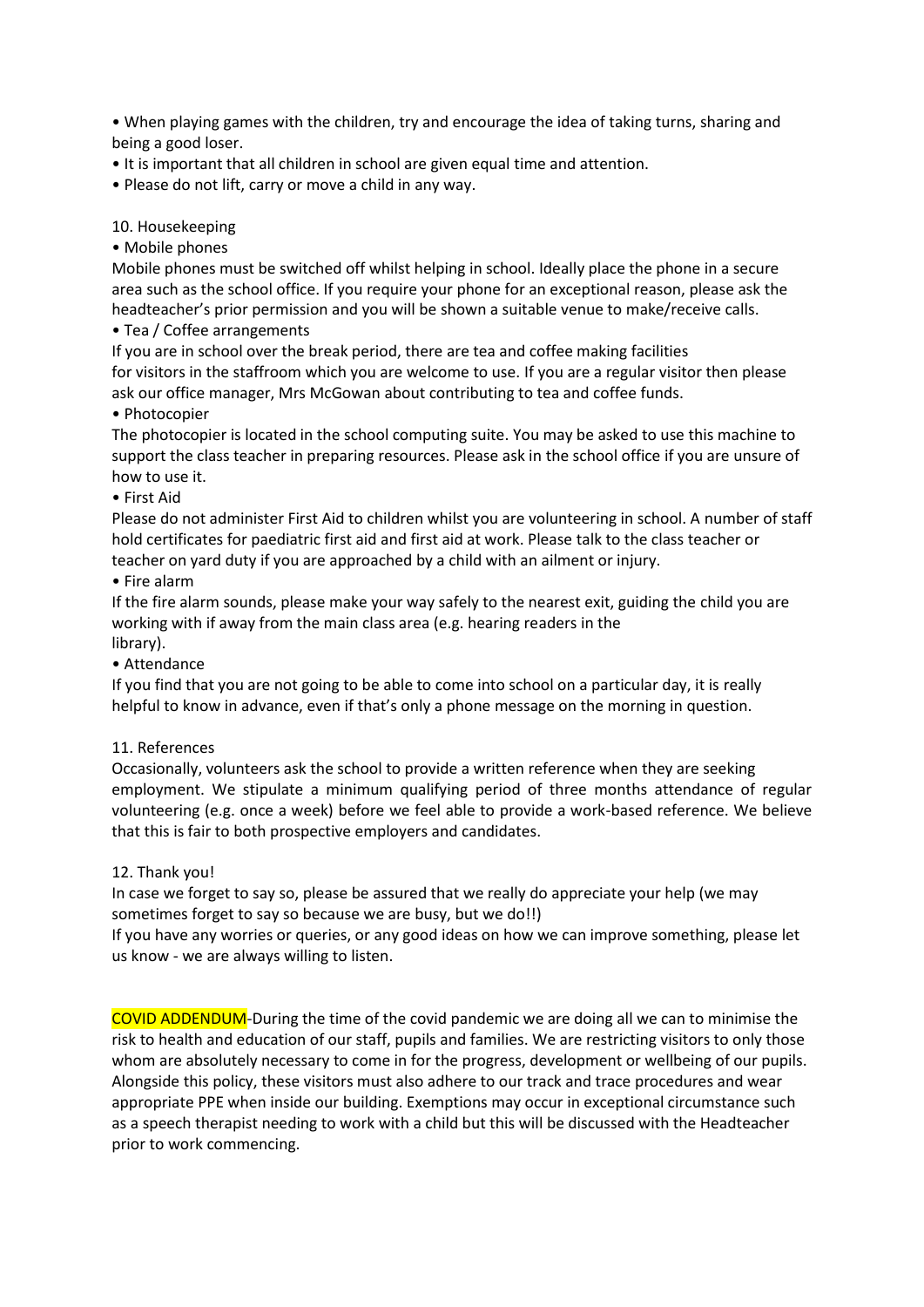|                   | <b>III III ÎM GEEE</b><br>F<br>IE                                                                                                                                                                                            |
|-------------------|------------------------------------------------------------------------------------------------------------------------------------------------------------------------------------------------------------------------------|
|                   | しゃりつ ミクラス メンジャー けんえいしゃ<br><b>AND CONTRACT AND ARRAIGNMENT</b>                                                                                                                                                                |
|                   |                                                                                                                                                                                                                              |
| <b>Appendix 1</b> | School Volunteer Request Form                                                                                                                                                                                                |
|                   |                                                                                                                                                                                                                              |
|                   |                                                                                                                                                                                                                              |
|                   |                                                                                                                                                                                                                              |
|                   |                                                                                                                                                                                                                              |
|                   |                                                                                                                                                                                                                              |
|                   |                                                                                                                                                                                                                              |
|                   | If a parent of a child/ren in the school please give names and classes: _______________                                                                                                                                      |
|                   | Have you read the School Volunteer Policy? Notice that the state of the state of the state of the state of the                                                                                                               |
|                   |                                                                                                                                                                                                                              |
|                   | Do you understand what constitutes a low level concern about adults in school and what                                                                                                                                       |
|                   |                                                                                                                                                                                                                              |
| <b>OR</b>         | An original copy will need to be shown to Mrs McGowan.                                                                                                                                                                       |
|                   | Are you willing to complete an online DBS check?                                                                                                                                                                             |
|                   | Which area/s of the school would you prefer to support?                                                                                                                                                                      |
|                   |                                                                                                                                                                                                                              |
|                   | <u> 2000 - Jan James James Barnett, amerikan basar dan berasal dari pertama dan berasal dari pertama dan berasal</u><br>Are there any activities that you cannot support? Please give details. _____________________________ |
|                   | Do you have any particular health needs that we need to be aware of to best support you in school?                                                                                                                           |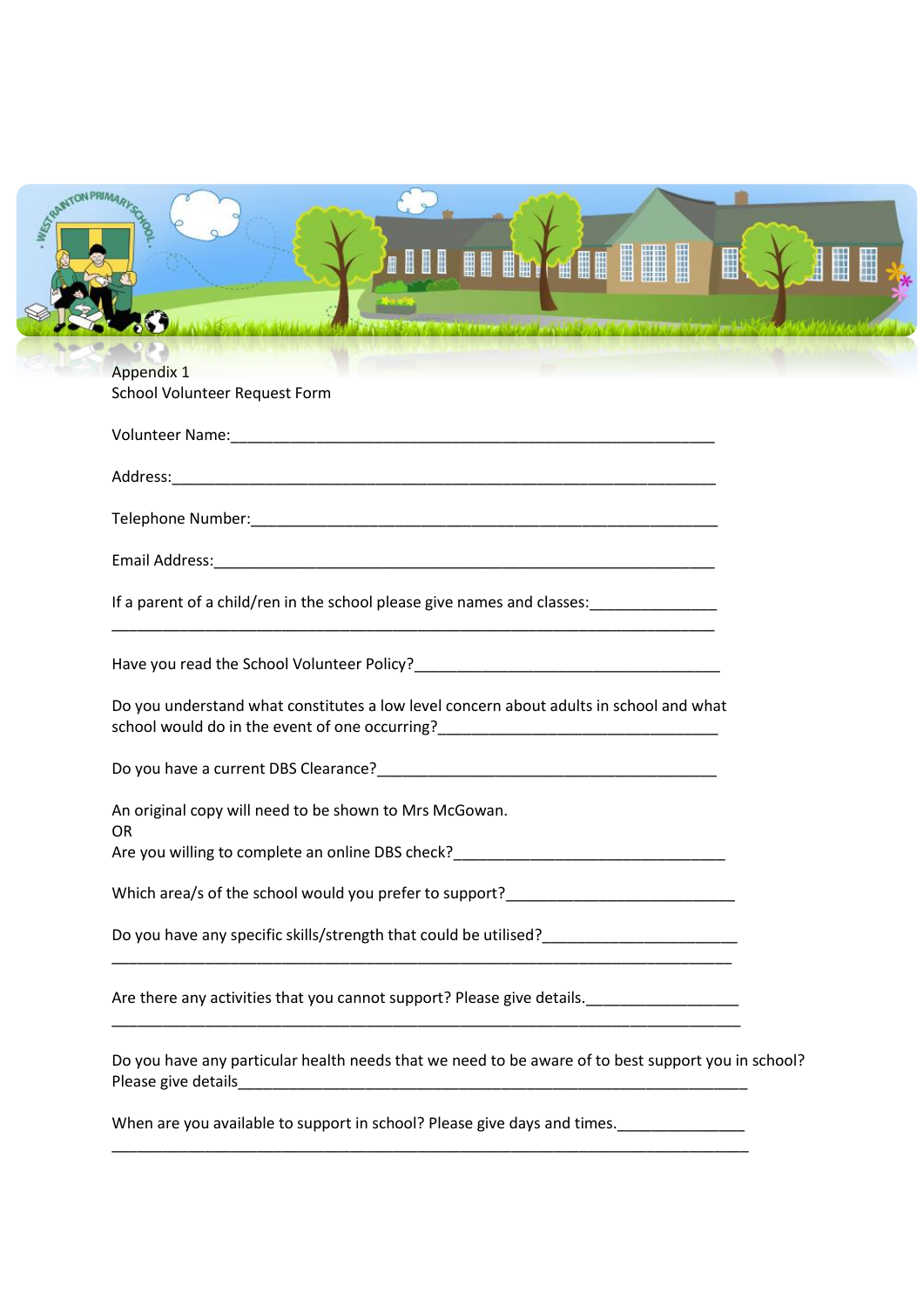Appendix 2 What does 'sharing books with children' mean? A few quick pointers to help you when you are asked to read or share a book with a child:

• The teacher will indicate whether you should read to the child or the child should read to you. If this is not clear, ask.

• If the child appears 'stuck', tell them gently to use their phonics and 'sound it out' or encourage a sensible guess based on what has already been read or look at the illustrations for clues, and if all else fails, tell them the word. Quite often a lack of confidence will inhibit them from making an attempt and this is what we all try to build up when we hear children read- the idea that taking a risk, even if wrong, will teach us something.

• Encourage the child to predict what might happen next and discuss how they feel about the story and characters.

• Make the experience an enjoyable one, sharing your love of books with the child. This is a moment of quality time for you both.

• Please do not move the child onto another box from the reading scheme. If a child has done particularly well in their reading, please be sure to share this with the class teacher. Equally, please let the teacher know if any problems.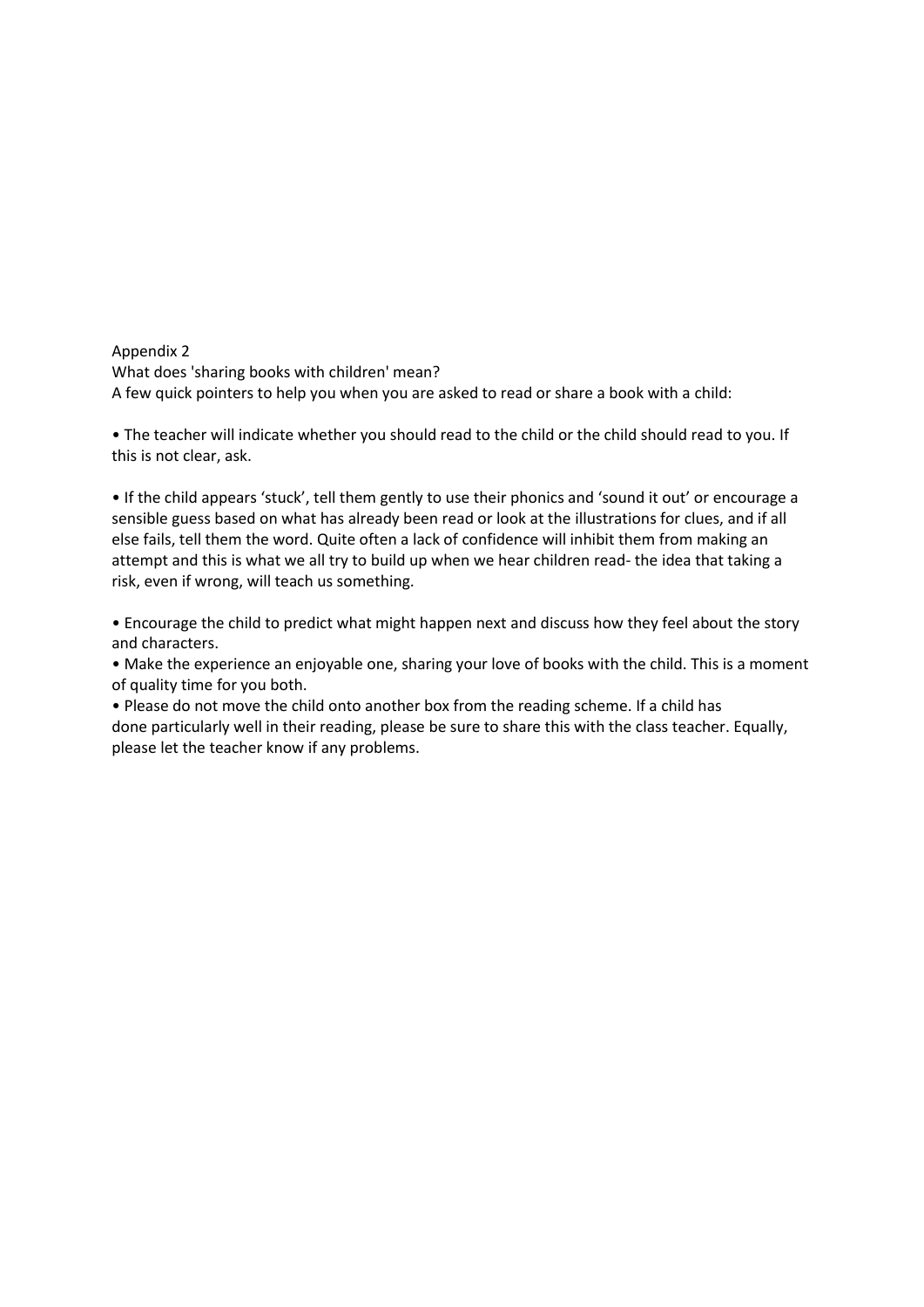## Appendix 3

Guidance for Volunteers for School Trips

These guidance notes have been written in conjunction with the school's policy on off-site visits. If you have any questions about a school trip, please see the class teacher. We do appreciate your help on school trips – it would be difficult to organise visits outside school without parent volunteers.

- Parents may not always have their own child in their group.
- The teacher will give parent helpers a list of children for whom they are responsible.
- All children are told that they must stay with their group and the group adult at all times.
- If the trip involves a coach journey, please help the children in your group put on their seatbelts.
- Children are not allowed to eat or drink on the coaches. The class teacher has

sick bucket/bags, if needed.

- The class teacher is responsible for ALL first aid and medication.
- The class teacher sets and leads the rules, routines and expectations for the day.
- Please help the teacher by ensuring your group follows all instructions e.g. when to eat and drink.
- If there is a medical or other emergency, let the class teacher know immediately. The class teacher is responsible for contacting the school and associated parents in emergency situations.
- If you need to leave your group for any reason, e.g. to take a child to the toilet, please inform another adult.

• Parent volunteers are asked to keep the same degree of confidentiality on visits as in school. If you have any queries or problems concerning the trip, please direct these in the first instance to the class teacher, or if you would rather, the Headteacher on return from the trip.

## **Health and Safety policies and risk assessments must be adhered to at all times.**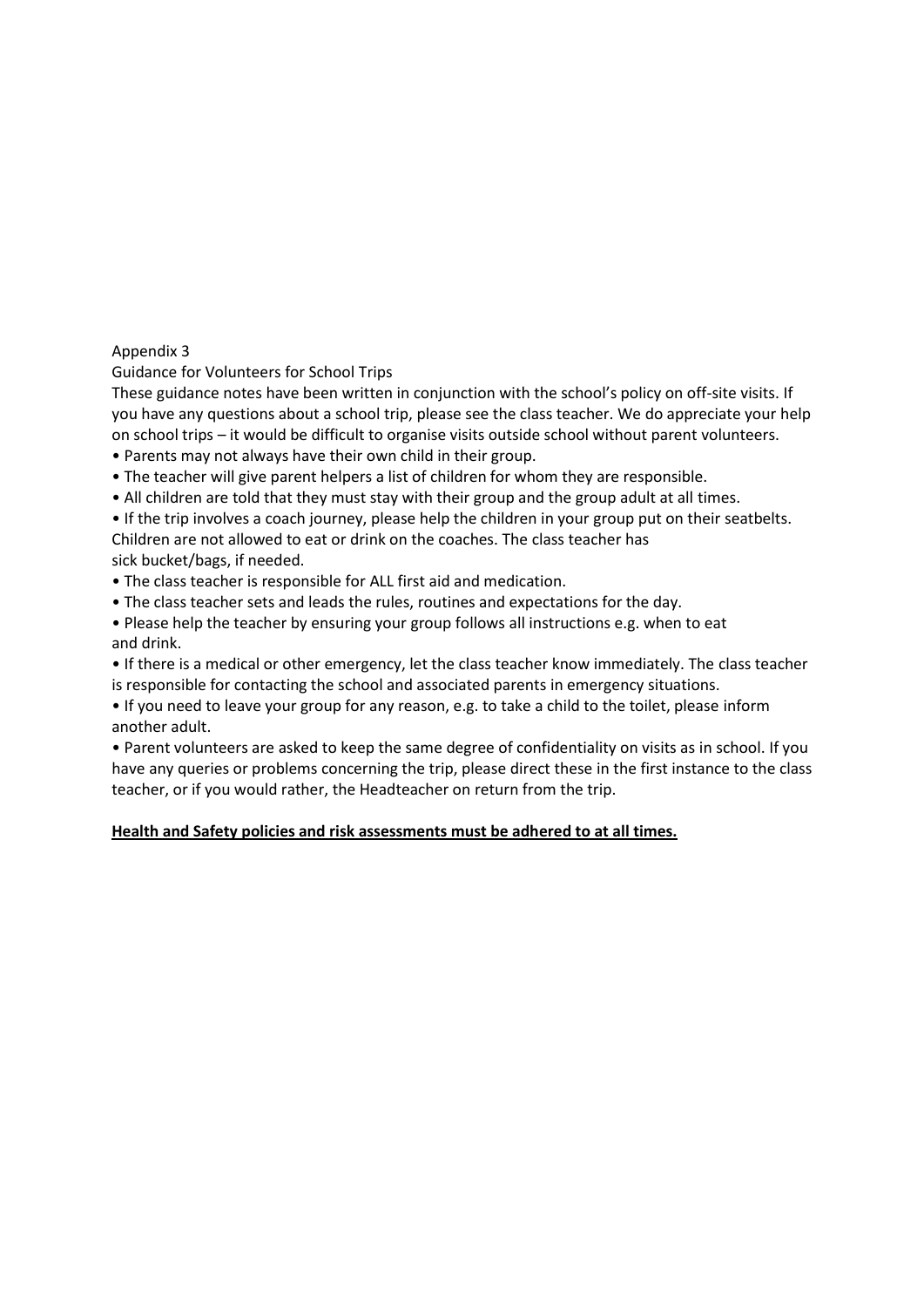#### Appendix 4

VOLUNTEER IN SCHOOL PROTOCOL

Please read and sign the document below to confirm your agreement with the following school expectations as a volunteer:

As a school we agree to:

- Explain your tasks/jobs carefully so that you are clear about what we would like you to do with the children
- Share the school behaviour and ethos policy with you to help you understand how we manage behaviour
- Ensure that the children you work with behave and work well
- Treat you with the highest respect and care
- Share relevant information about the children you are working with
- Let you know in advance the overall plan for the day and let you know if this changes!
- Treat anything you tell us with confidentiality

Carry out induction training with you

We agree not to ask you to:

- Deal with difficult or challenging behaviour
- Carry out a task that you feel unprepared to complete

Signed:……………………………………………………… Date: ………………………

Class Teacher/Volunteer Co-ordinator/Headteacher

Volunteer Helper: ………………………………………………… (Printed Name)

As a volunteer helper I agree to:

- Use the school behaviour and ethos policy and inform the teacher if I see any inappropriate behaviour
- Inform the teacher/Designated Teacher if I observe anything that concerns me in school
- Treat any information with total confidentiality
- Inform the school if I am unable to come into school for any reason by 8.30am in the morning
- Respect and listen to the guidance of the teacher at all times
- Complete the appropriate DBS safeguarding checks
- Adhere to school policies and procedures
- Adhere to the guidance provided in both my induction and on the visitor lanyards.

• Disclose any criminal allegations to the Headteacher prior to starting as a volunteer helper I agree not to: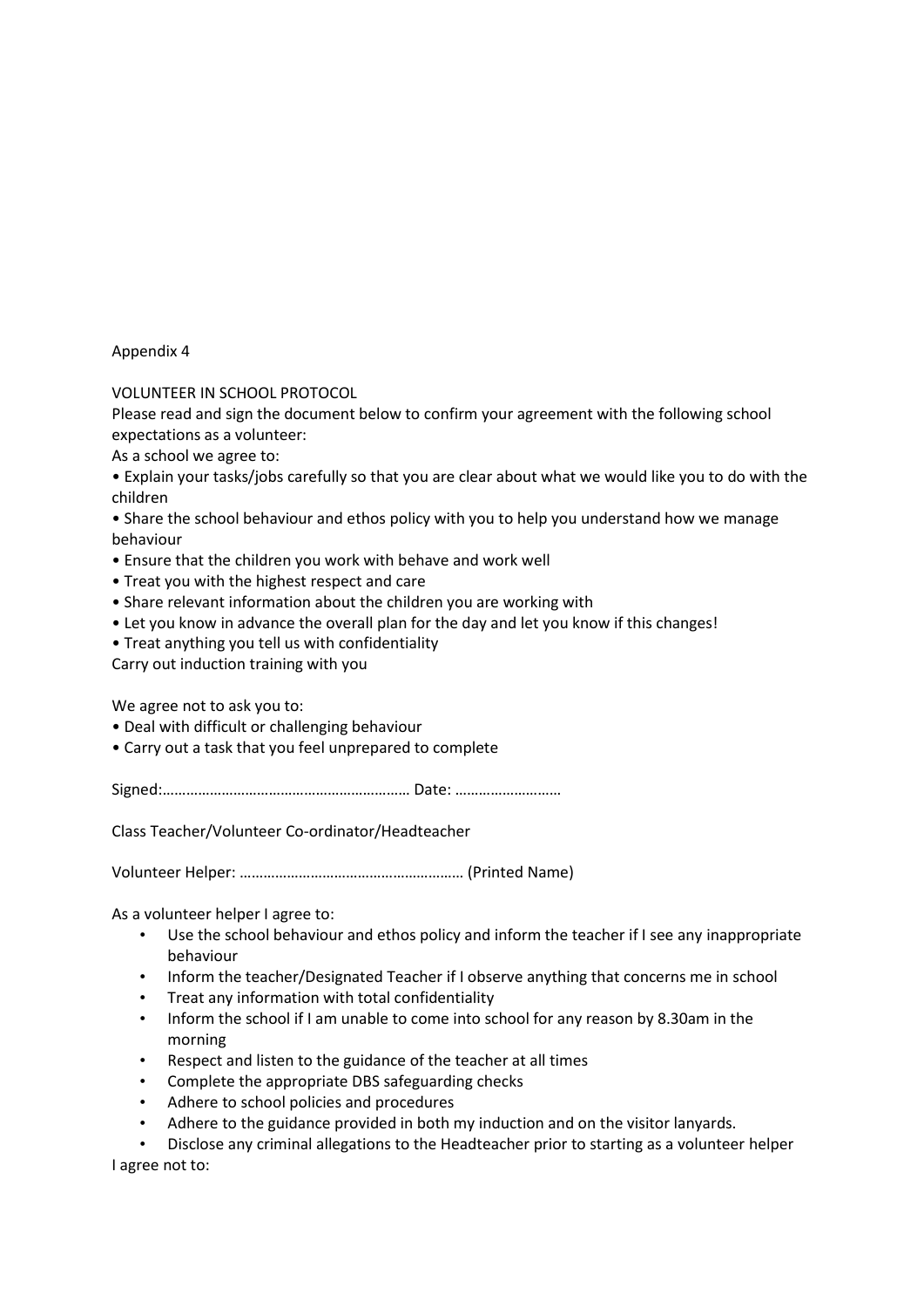- Look at or compare children's work, records or staff records
- Share any information about a child or member of staff with anyone outside the school staff team

Signed:……………………………………………………….. Date: ………………………………..

Appendix 5

SAFEUARDING INCLUDING THE PREVENT DUTY

Everyone has a duty to keep children safe. Children may disclose information or worries at any point during the school day. It is not unusual for children to disclose information to people they feel less affiliated to and anything could trigger this.

If a child says something that concerns you:

- **DON'T make promises of secrecy**
- **DON'T ask questions of the child**
- **DON'T appear shocked or terrified but instead remain calm and reassuring**
- **DON'T delay in reporting the disclosure**
- **DO listen closely and carefully to everything the child says**
- **DO report it to one of the school's designated officers for child protection immediately**
- **DO complete a record of concern form as soon as possible noting the date, time and as close to the exact wording as you can of the child's disclosure.**

**The school's designated officer for safeguarding is: Mrs Alison McDonough (Headteacher) In her absence please report to: Mrs Susan Firth or Mrs Julia Struthers**

**The records of concern form can be found in the school offices, staff room, kitchen and tea club room. These will be shown to you on your induction.** 

#### **The Prevent Duty**

School's also have a duty to provide a form of safeguarding to recognise children at risk of, or who may be vulnerable to, potential radicalisation. While County Durham remains a low risk area for this type of radicalisation we need to remain mindful of this risk to children and be aware of signs that could warrant early intervention.

This very much follows the same procedures as above in school and should be reported in the same manner.

Signs could include:

- Expressing extreme views regarding people of other ethnicities, cultures or faiths.
- Unusual or unsafe online activity.
- Disclosures regarding family members views or behaviours towards other ethnic groups.
- Signs of isolation, fear or rejection of peer groups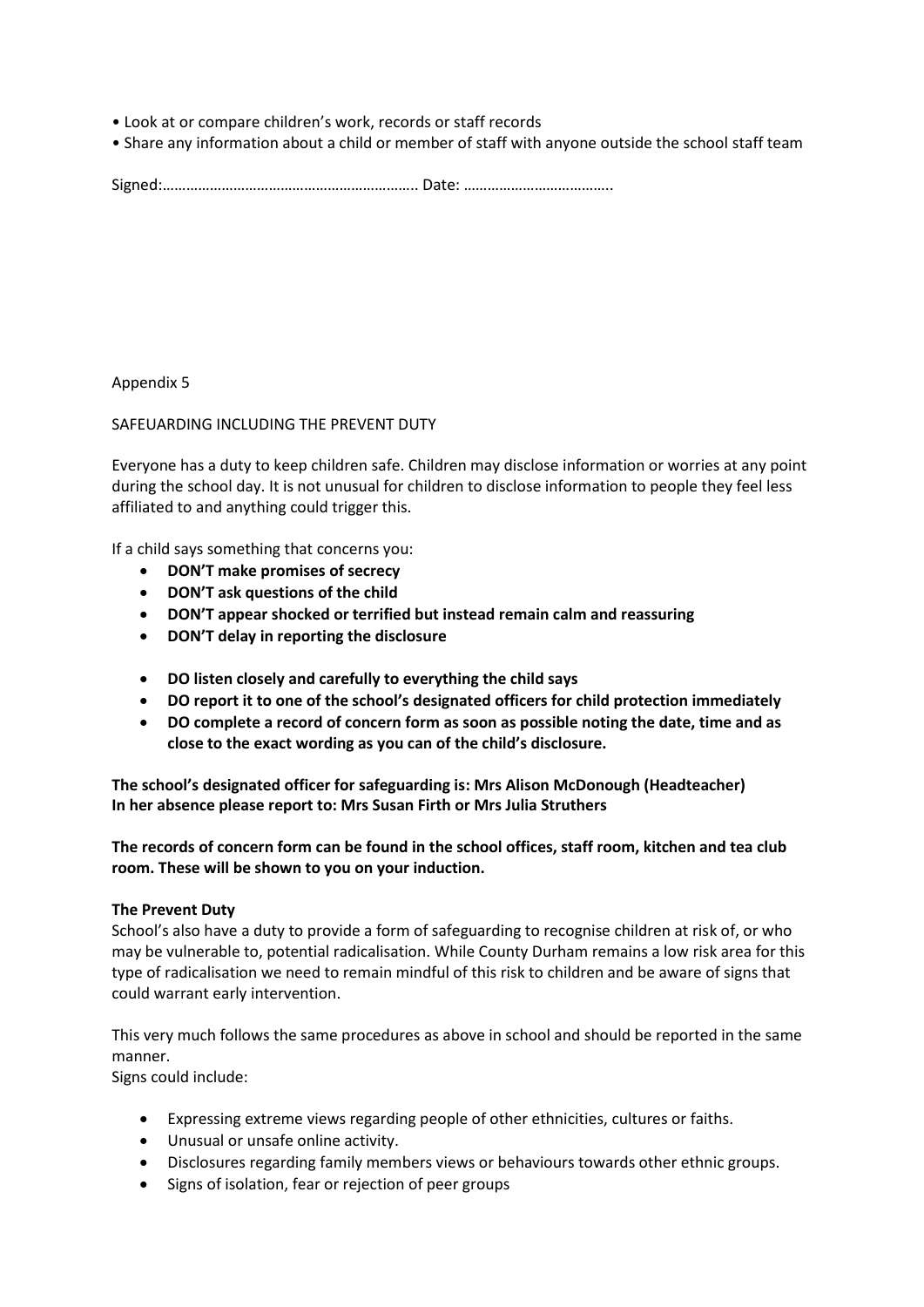- Recent political or religious conversion
- Conflict with family over political or religious views

## **Appendix 6**

#### **Low level concerns about adults in school**

All staff and volunteers at West Rainton Primary will receive appropriate and up-to-date safeguarding advice and training on induction. All staff and volunteers will receive copies of KCSIE 2021 part 1 to read and adhere to on induction. Staff and Volunteers will also be made aware of the school's safeguarding policies and procedures on induction to the school and will then receive at least annual updates.

As part of our safeguarding culture, ALL concerns regarding adults are shared responsibly in line with our school's safeguarding reporting systems and will be recorded in writing and held securely on our **record keeping system-CPOMS**. Records will be reviewed so that potential patterns of concerning, problematic or inappropriate behaviour can be identified and appropriate actions taken.

We will ensure that:

- volunteers are clear about what appropriate behaviour is, and are confident in distinguishing expected and appropriate behaviour from concerning, problematic or inappropriate behaviour, in themselves and others;
- volunteers know how to share any low-level safeguarding concerns and are empowered to do so;
- unprofessional behaviour is addressed and the individual is supported to correct it at an early stage;
- we will provide a responsive, sensitive and proportionate handling of such concerns when they are raised;
- we will use concerns to help identify any weakness in the school safeguarding system.

We will instil a culture where adults feel safe to report any concerns using our safeguarding reporting system identified in this policy. We would also encourage the volunteer themselves to report any behaviour that could be classed as a low level concern. Where the report has been made by a third party, as much evidence as possible will be gathered by the head teacher/principal from the person reporting the concern, the individual named and any witnesses. All of this will be recorded to determine whether any further action needs to be taken alongside a recorded rationale as to the decisions taken.

In the case of reports about supply staff and contractors, we will report any concerns to their line managers so that any concerning, problematic or inappropriate patterns of behaviour can be identified.

We will retain information regarding low level concerns until **the person no longer volunteers in the school.** 

Low level concerns will not be recorded on any references given unless they meet the threshold for reporting to the Local Authority Designated Officer (LADO).

What is a low level concern?